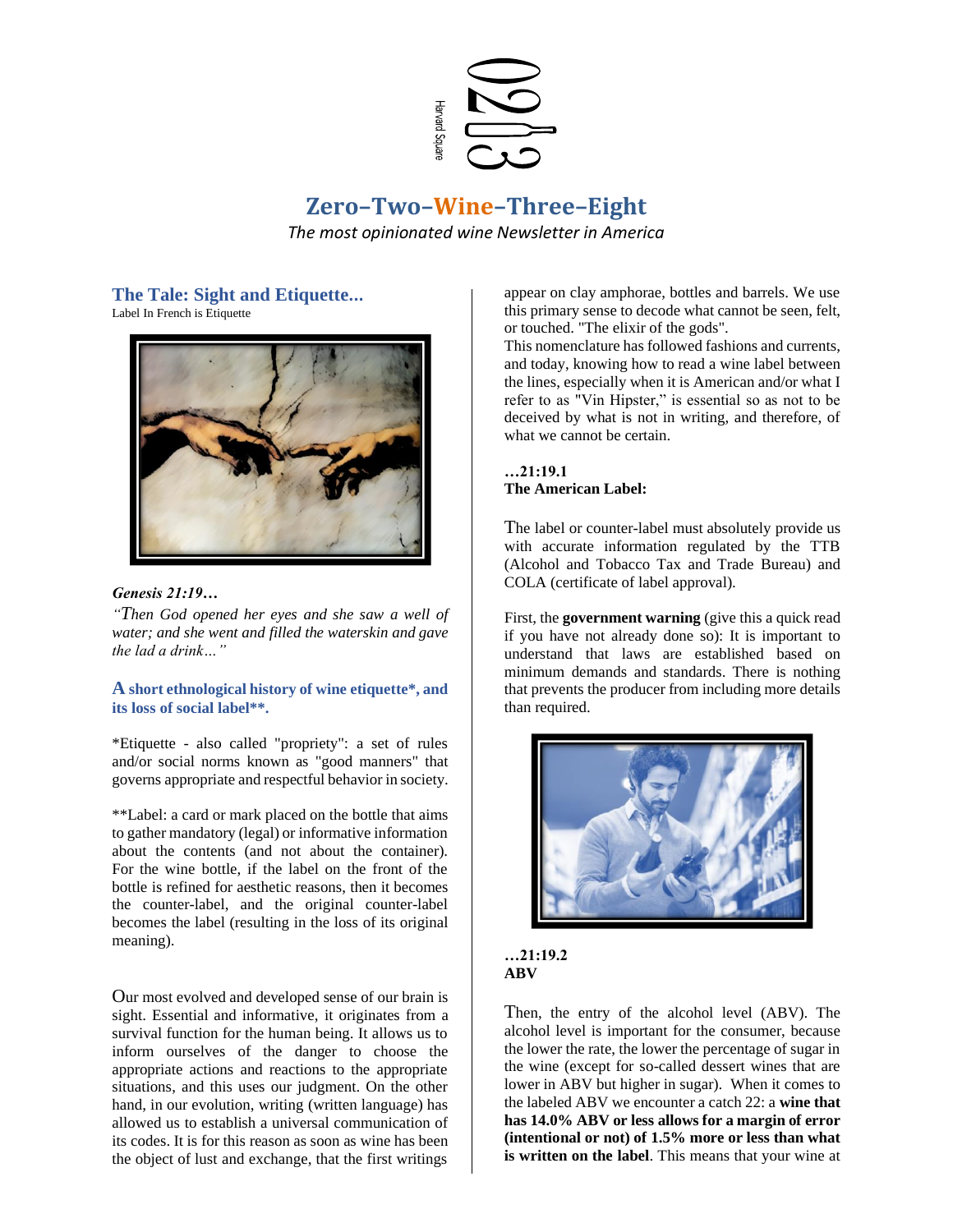12.5% ABV may have an actual rate of 11% or 14%. But beware, that's not all. **If the wine is at 14.1% ABV or more, the inscription can only have a margin of error less than or equal to 1%**. So if your wine has 15.5% ABV in reality, it may contain only 14.5% real ABV or could be at 16.5%. (Well !!!)

*Okay, so you may say to me, "so what?"*

Well, if you take into consideration that the percentage of alcohol multiplied by 1.8, this gives you the sugar level, and therefore your glass of wine at 13.5% contains 24.3 grams of sugar (equal to 5.8 tsp). 1 gram of sugar provides 3.87 kilocalories, and this represents 565 kilocalories per bottle. But if the actual ABV is 15% rather, the unsaid difference in sugar level will be 27 grams of sugar (6.5 tsp) or 63 Kilocalories more. Hello, accuracy?!



More importantly,

### **…21:19.3 Grape Varieties Listed (or not) on a Label:**

*Each state and AVA have regulations that may differ slightly from the nationally required minimum regulations. For the sake of simplicity, I will generalize this approach to all American labels.*

1 If the **grape variety** is listed on the label, a **minimum of 75%** of this specific grape variety must be used in the final production of this wine.

### *Example:*

*A Californian "Cabernet Sauvignon" label can consist of 25% of other grapes of American origin, such as Syrah from Washington State or Merlot from Texas(!), or Chardonnay from the Sonoma region.*

2 If there is an inscription of the **AVA on the label, then 85% of the grape varieties registered must come from said AVA**. This allows for 15% surprise of the origin of the other grape varietal(s) in the bottle.

> *Imagine this: you particularly like Pinot Noir from the AVA Dundee Hills in Oregon's Willamette Valley. If the grape variety and the AVA are on the label and the wine is 13.5% ABV, it is possible that could be actually drinking a wine that's 85% from Dundee Hills but with 25% from Gamay (of which 15% are from Michigan at 15% ABV) Whoops....*

- 3 Here is the important part: if **"estate grown" is written on the label,** then (*more surprises for you*) **100% of the grapes must originate from said estate,** but only **75% is required to be the listed grape variety**. *Possibly true!!!!*
- 4 If the **vineyard**is included on the label, then **95% of the wine must be from that vineyard**. But that still leaves us with potentially 25% unsaid regarding grape varietals!



### **…21:19.4 Sulfites and their Validated Inscription**

Sulfites have been both topic of discussion and myth around wine for the past few years. The law in our country regulates only a generic inscription about sulfites that the wine contains: "Contains Sulfites," but **there's no regulation on the requirement of percentage**. A wine generally varies from 5 mg/l (5) parts per million) to 200 mg/l. Yet a wine is legal for sale as long as it does not exceed 350 mg / l (350 parts) per million). A real headache, with a possible difference of 345 mg/l. SO2 sulfite and other sulfite represent a long and fascinating subject. I propose in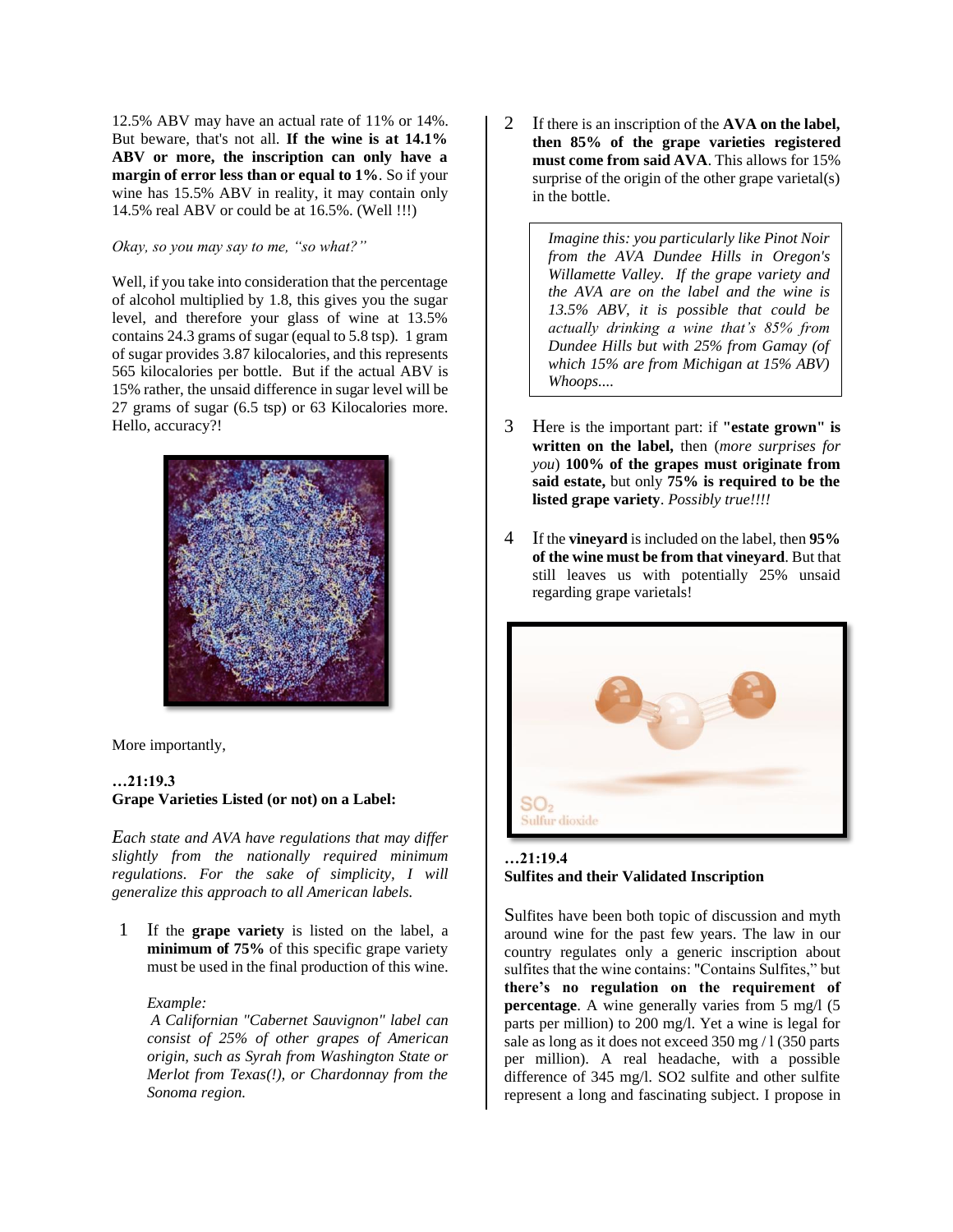order to shorten this Newsletter, to return to the subject "sulfite or not sulfite, that is the question" (the next Newsletter). What we must remember is that a wine produces naturally, during its fermentation between 5 to 30 mg / l of SO2 sulfite. It is therefore impossible to have a wine without sulfite. But it is possible to have wines without added sulfite.

*AVA (American Viticulture Area) is comparable to AOC in Europe.*

## **…21:19.5 Information on the volume of liquid in the bottle**

Did you realize that the inscription of the volume on the label is always written in "Milliliter" and not in Ounces? Do you know exactly how many ounces are in your wine bottle?

The irony is that the origin of this measure in the  $19th$ century originated in the British measure. The barrel of wine is 50 Gallons Imperial, which is equal to 225 liters. This represents per gallon 4.54 Liters. So, 50 gallons is exactly 300 bottles of 750 ml. And for us 25.36 oz USA, of liquid.



**…21:19.6 Vintage or Vintages?** 

U.S. labeling law allows a single year of production on the label if 85% of the grapes are of that vintage (some states require 95%). This means that your 2015 wine may have been (secretly) blended with 2011 and 2013 at 15% of the volume! The logic is that character is the value of a wine is based on the quality of the grape grown of the year. So where is the rectitude in all this?

### **Let's Recap! Book of Bertil, Genesis 21:19….1-6**

An American wine label must inform the consumer of the following:

Government Warning: 100% true but rarely read (written in very small print)

From where the wine was produced and bottled

3. If a grape variety is registered, this will possibly be false at 25% for the origin and the other variety or varieties.

If the AVA is registered, you will only be at 15%

If Estate is registered you will have a 100% guarantee of the origin of the grapes, but only 15% on other varieties possibly in the bottle.

If the vineyard is listed on the label 95% of the registered grapes will be of origin but 25% surprise on the other grapes in the bottle, and with 5% super-surprise.

The inscription that the wine contains sulfite, but without specifying whether it is 5 parts per million or 350 parts per million.

The alcohol level has 1.5% error.

25.36 oz of liquid guaranteed

10. The vintage has 85% or 95% truth





*"Turn your gaze away from my sins, erase all my iniquities."*